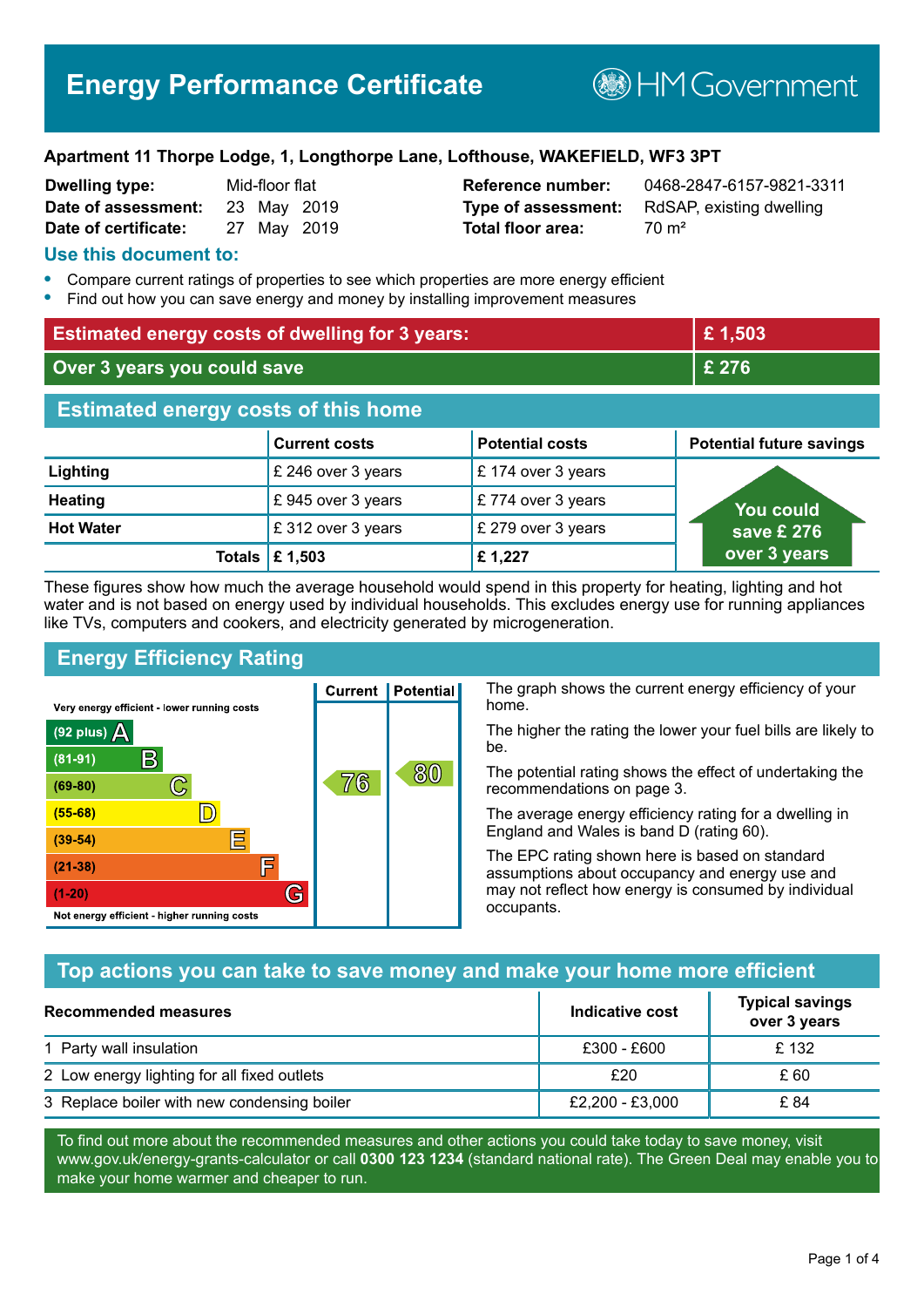Apartment 11 Thorpe Lodge, 1, Longthorpe Lane, Lofthouse, WAKEFIELD, WF3 3PT

#### 27 May 2019 RRN: 0468-2847-6157-9821-3311

**Energy Performance Certificate**

## **Summary of this home's energy performance related features**

| <b>Element</b>        | <b>Description</b>                          | <b>Energy Efficiency</b> |
|-----------------------|---------------------------------------------|--------------------------|
| Walls                 | Cavity wall, as built, insulated (assumed)  | ★★★★☆                    |
| Roof                  | Pitched, 150 mm loft insulation             | ★★★★☆                    |
| Floor                 | (another dwelling below)                    |                          |
| Windows               | Fully double glazed                         | ★★★★☆                    |
| Main heating          | Boiler and radiators, mains gas             | ★★★★☆                    |
| Main heating controls | Programmer, room thermostat and TRVs        | ★★★★☆                    |
| Secondary heating     | None                                        |                          |
| Hot water             | From main system                            | ★★★★☆                    |
| Lighting              | Low energy lighting in 60% of fixed outlets | ★★★★☆                    |

Current primary energy use per square metre of floor area: 163 kWh/m² per year

The assessment does not take into consideration the physical condition of any element. 'Assumed' means that the insulation could not be inspected and an assumption has been made in the methodology based on age and type of construction.

### **Low and zero carbon energy sources**

Low and zero carbon energy sources are sources of energy that release either very little or no carbon dioxide into the atmosphere when they are used. Installing these sources may help reduce energy bills as well as cutting carbon. There are none provided for this home.

## **Your home's heat demand**

For most homes, the vast majority of energy costs derive from heating the home. Where applicable, this table shows the energy that could be saved in this property by insulating the loft and walls, based on typical energy use (shown within brackets as it is a reduction in energy use).

| <b>Heat demand</b>           | <b>Existing dwelling</b> | Impact of loft<br>insulation | Impact of cavity<br>wall insulation | Impact of solid<br>wall insulation |
|------------------------------|--------------------------|------------------------------|-------------------------------------|------------------------------------|
| Space heating (kWh per year) | 4,097                    | (338)                        | N/A                                 | N/A                                |
| Water heating (kWh per year) | 2,001                    |                              |                                     |                                    |

You could receive Renewable Heat Incentive (RHI) payments and help reduce carbon emissions by replacing your existing heating system with one that generates renewable heat, subject to meeting minimum energy efficiency requirements. The estimated energy required for space and water heating will form the basis of the payments. For more information, search for the domestic RHI on the www.gov.uk website.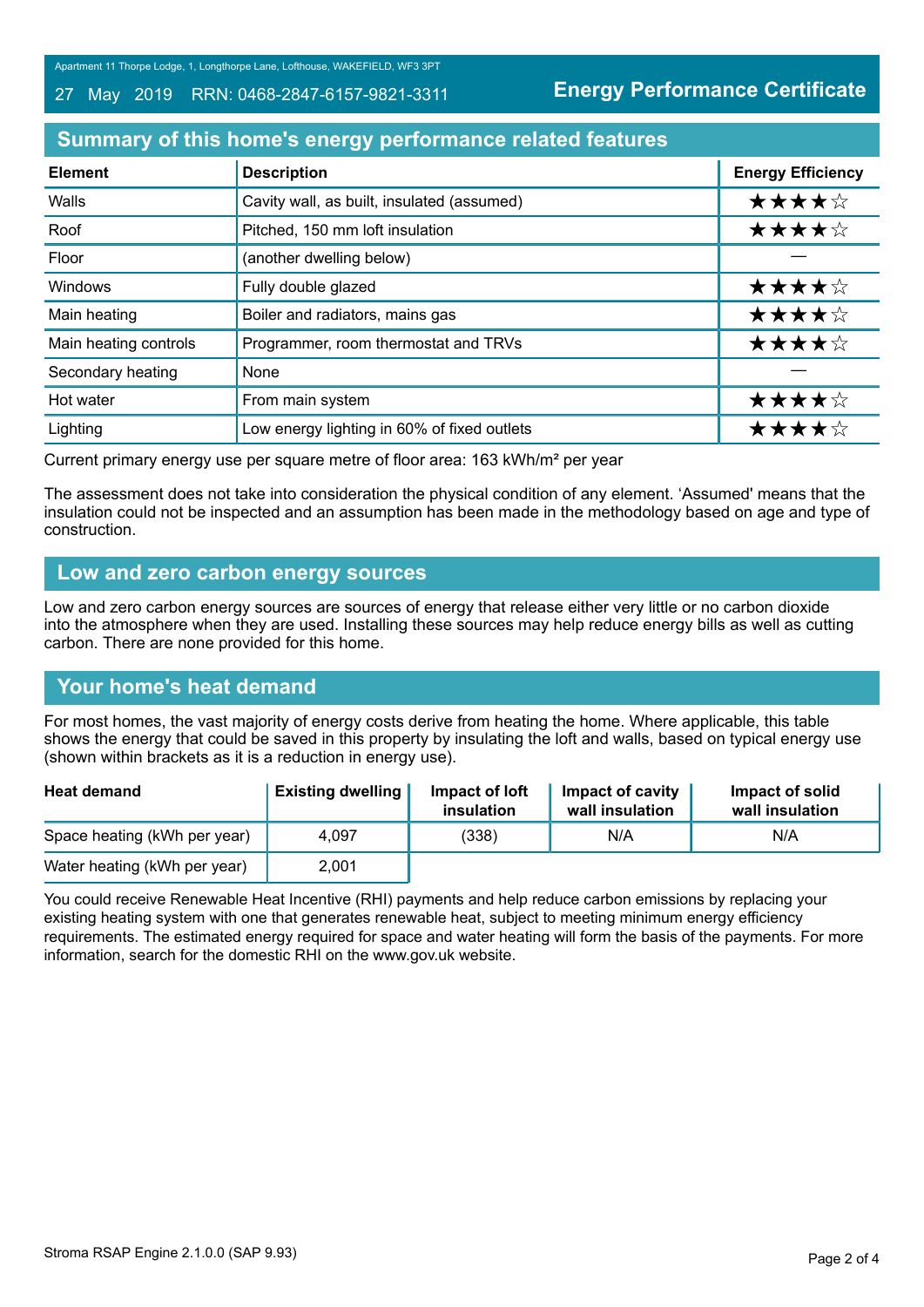#### 27 May 2019 RRN: 0468-2847-6157-9821-3311

### **Recommendations**

The measures below will improve the energy performance of your dwelling. The performance ratings after improvements listed below are cumulative; that is, they assume the improvements have been installed in the order that they appear in the table. Further information about the recommended measures and other simple actions you could take today to save money is available at www.gov.uk/energy-grants-calculator. Before installing measures, you should make sure you have secured the appropriate permissions, where necessary. Such permissions might include permission from your landlord (if you are a tenant) or approval under Building Regulations for certain types of work.

| <b>Recommended measures</b>               | <b>Indicative cost</b> | <b>Typical savings</b><br>per year | <b>Rating after</b><br>improvement |
|-------------------------------------------|------------------------|------------------------------------|------------------------------------|
| Party wall insulation                     | $£300 - £600$          | £ 44                               | C78                                |
| Low energy lighting for all fixed outlets | £20                    | £20                                | C78                                |
| Replace boiler with new condensing boiler | £2,200 - £3,000        | £ 28                               | $\mathbb{C}80$                     |

### **Alternative measures**

There are alternative measures below which you could also consider for your home.

**•** Biomass boiler (Exempted Appliance if in Smoke Control Area)

# **Opportunity to benefit from a Green Deal on this property**

Green Deal Finance allows you to pay for some of the cost of your improvements in instalments under a Green Deal Plan (note that this is a credit agreement, but with instalments being added to the electricity bill for the property). The availability of a Green Deal Plan will depend upon your financial circumstances. There is a limit to how much Green Deal Finance can be used, which is determined by how much energy the improvements are estimated to **save** for a 'typical household'.

You may be able to obtain support towards repairs or replacements of heating systems and/or basic insulation measures, if you are in receipt of qualifying benefits or tax credits. To learn more about this scheme and the rules about eligibility, call the Energy Saving Advice Service on **0300 123 1234** for England and Wales.